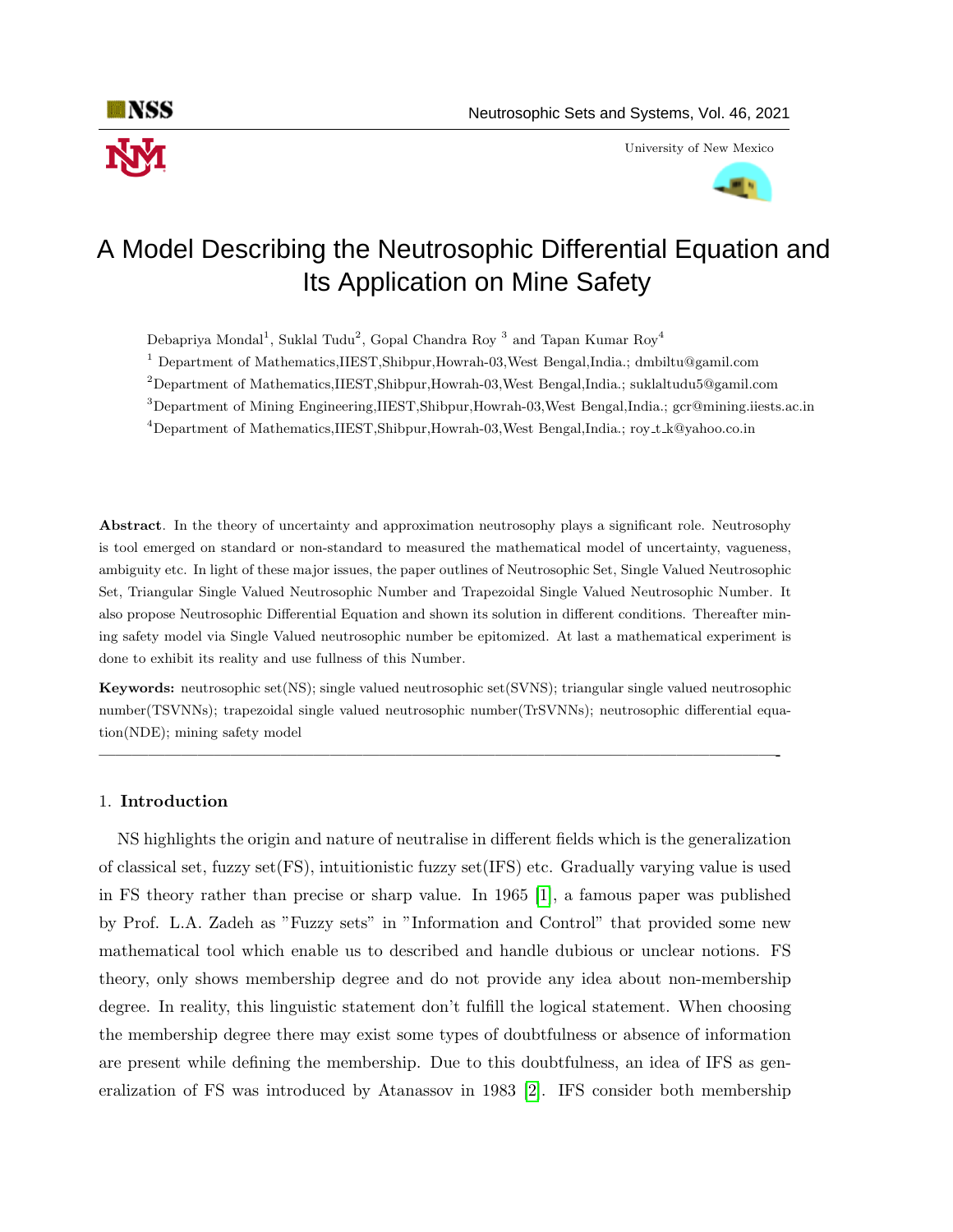and non-membership function. IFS only pick up incomplete information. In 2003 [\[3\]](#page-14-2), A new concept, say, NS was innovated by Smarandache. It deals with the study of origin, nature and scope of neutralise, as well as their interaction with different idealism spectra. NS is the generalization of CS, FS, IFS and so on. A NS can be distinguish by a truth membership function  $\mu_T$ , an indeterminacy membership function  $\nu_I$ , and a falsity membership function ' $\sigma_F$ '. In NS:  $\mu_T$ ,  $\nu_I$  and  $\sigma_F$  are not dependent, which is useful in situations such as information fusion. In NS  $\mu_T$ ,  $\nu_I$ ,  $\sigma_F$  being the real standard or non standard subset of  $\neg$  0, 1[<sup>+</sup>,moreover in SNVS,  $\mu_T$ ,  $\nu_I$ ,  $\sigma_F$  be the subset of [0,1]. From philosophical point of view, NS generalised the above mentioned sets but from scientific or engineering point of view, need to be defined. Else it's difficult to apply in many real application.

It is much noticed that when modeling some problems related to physical science and engineering, where the parameters are unknown but performed in an interval. Before, the application of interval arithmetic managed such circumstances, where mathematical calculation is done on intervals to get the estimate of target quantities in respective intervals. Fuzzy arithmetic is the generalization of the intervals arithmetic. As the principle definition of FS which approve gradation of membership for an element of the Universal set. So the situation of the modeling based on fuzzy arithmetic is awaited to publish more realistically. There are several types of fuzzy number are exist. These are applied in Decision-making problem and so on [\[4\]](#page-14-3). But it is not efficient for any application where the knowledge about membership degree is lacking. Latter generalization it to intuitionistic fuzzy number [\[5\]](#page-14-4) were developed. In these paper we define several types of neutrosophic numbers and their cuts.

In the field of science & engineering, differentiation takes on an evidential role. Many problems stand up with uncertain or imprecise parameters. Due to this naiveness, we bear upon the differential equation with imprecise parameters. Fuzzy differential equation [\[6\]](#page-14-5) has been proposed to model this uncertainty. However, it consider only membership value. Later, intuitionistic fuzzy differential [\[7\]](#page-14-6) equation was founded with degree of membership and non-membership function. However, the term indeterminacy is absent in the above logic's. Hence, neutrosophic differential eqaution(NDE) [\[8](#page-14-7)[–10\]](#page-14-8) was developed to model indeterminacy. In this paper, a mining safety model describe [\[11\]](#page-14-9), this model consist of three differential equations, those differential equations describe via Single Valued Neutrosophic Number(SVNNs). The solution of the equation is describe later.

In reality, the collected data, in many situations, it was observed that is insufficient and transmit some misinformation. As a result, the solution obtained from these data suffers with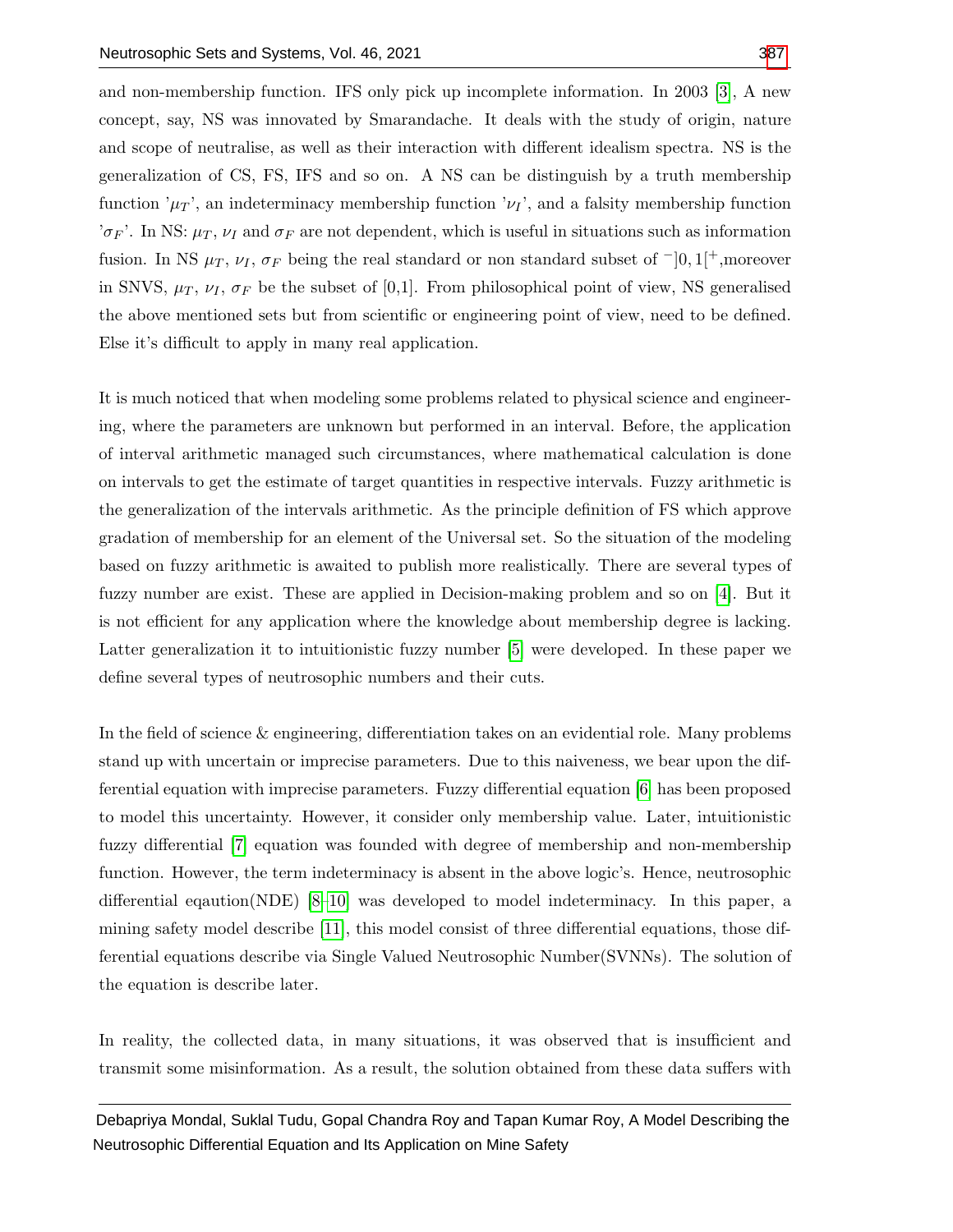insufficiency and inconsistency. In these situations, the neutrosophic sets offer better result.

We have designed the paper in the following way: Section-2 gives some preliminaries concept and definition. Section-3 contains definition of NDE. Section-4 contains solution of NDE with numerical example. Section-5 contains Mining Safety model. Section-6 contains Mining safety model formulation. Section-7 described solution mode of the model. Section-8 contains numerical experiment and consequently, conclusions are discussed in Section-9. The references are shown in Section-10.

## 2. Preliminaries

# 2.1. Definition of NS  $[12]$

Let  $\mathfrak U$  be a Universal set. A NS  $\tilde{\mathcal A}^{NS}$  of  $\mathfrak U$  be defined by  $\tilde{\mathcal A}^{NS} = \langle (\mathfrak u; \mu_T(\mathfrak u), \nu_I(\mathfrak u), \sigma_F(\mathfrak u)) : \mathfrak u \in$  $\mathfrak{U}$  where  $\mu_T(\mathfrak{u}), \nu_I(\mathfrak{u}), \sigma_F(\mathfrak{u})$  be outlined as the truth membership, indeterminacy membership, falsity membership grade of u in  $\tilde{\mathcal{A}}^{NS}$  which are real standard or non-standard subsets of  $^{-}[0,1[^{+} \& \mu_T(\mathfrak{u}) + \nu_I(\mathfrak{u}) + \sigma_F(\mathfrak{u}) \leq 3^+.$ 

## 2.2. Definition of SVNS [\[12\]](#page-14-10)

Let  $\mathfrak U$  be a Universal set. A SVNS  $\tilde{\mathcal A}^{Ne}$  of  $\mathfrak U$  be defined by  $\tilde{\mathcal A}^{Ne} = \langle (\mathfrak u; \mu_T(\mathfrak u), \nu_I(\mathfrak u), \sigma_F(\mathfrak u)) :$  $u \in \mathfrak{U}$  where  $\mu_{\mathcal{T}}(u), \nu_{\mathcal{T}}(u), \sigma_{\mathcal{F}}(u)$  be outlined as the truth membership, indeterminacy membership, falsity membership grade of u in  $\tilde{\mathcal{A}}^{Ne}$  which are subset of [0, 1]  $\& \mu_T(\mathfrak{u}) + \nu_I(\mathfrak{u}) + \sigma_F(\mathfrak{u}) \leq 3$ .

#### 2.3. Definition of TSVNNs [\[8\]](#page-14-7)

A TSVNNs is denoted by  $\tilde{\mathcal{A}}^{Ne} = \langle \mathfrak{a}'_1, \mathfrak{a}'_2, \mathfrak{a}'_3; w_\mu, w_\nu, w_\sigma \rangle$  whose truth, indeterminacy and falsity membership functions are defined by

$$
\mu_T(u) = \begin{cases}\n\left(\frac{u - a'_1}{a'_2 - a'_1}\right) w_\mu & \text{when } a'_1 \leq u \leq a'_2 \\
w_\mu & \text{when } u = a'_2 \\
\left(\frac{a'_3 - u}{a'_3 - a'_2}\right) w_\mu & \text{when } a'_2 \leq u \leq a'_3 \\
0 & \text{when } u \leq a'_1 \text{ or } u \geq a'_3\n\end{cases}
$$
\n
$$
\nu_I(u) = \begin{cases}\n\frac{(a'_2 - u) + (u - a'_1) w_\nu}{a'_2 - a'_1} & \text{when } a'_1 \leq u \leq a'_2 \\
w_\nu & \text{when } u = a'_2 \\
\frac{(u - a'_2) + (a'_3 - u) w_\nu}{a'_3 - a'_2} & \text{when } a'_2 \leq u \leq a'_3 \\
1 & \text{when } u \leq a'_1 \text{ or } u \geq a'_3\n\end{cases}
$$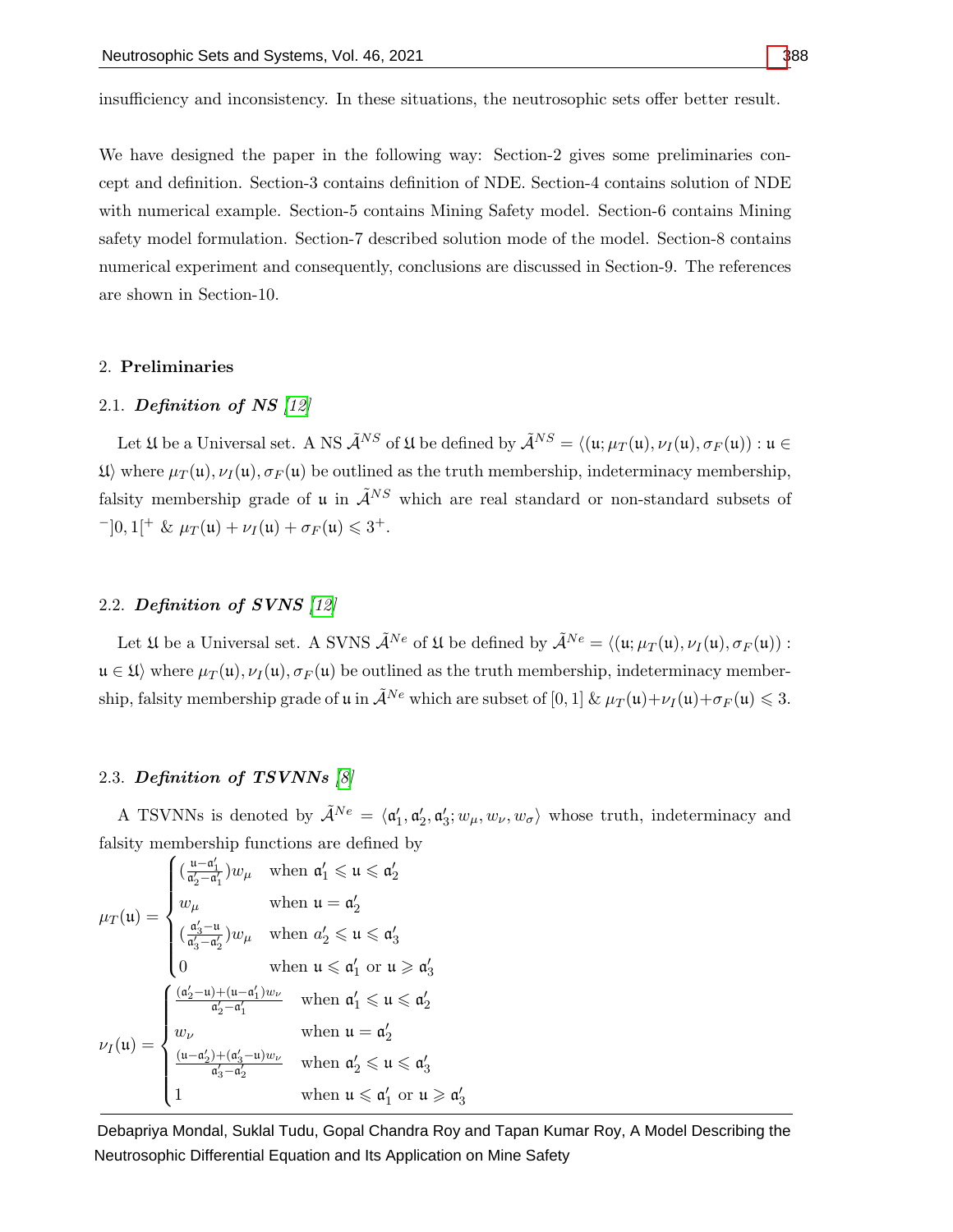$$
\sigma_F(\mathfrak{u}) = \begin{cases}\n\frac{(\mathfrak{a}_2' - \mathfrak{u}) + (\mathfrak{u} - \mathfrak{a}_1')w_{\sigma}}{\mathfrak{a}_2' - \mathfrak{a}_1'} & \text{when } \mathfrak{a}_1' \leq \mathfrak{u} \leq \mathfrak{a}_2' \\
w_{\sigma} & \text{when } \mathfrak{u} = \mathfrak{a}_2' \\
\frac{(\mathfrak{u} - \mathfrak{a}_2') + (\mathfrak{a}_3' - \mathfrak{u})w_{\sigma}}{\mathfrak{a}_3' - \mathfrak{a}_2'} & \text{when } \mathfrak{a}_2' \leq \mathfrak{u} \leq \mathfrak{a}_3' \\
1 & \text{when } \mathfrak{u} \leq \mathfrak{a}_1' \text{ or } \mathfrak{u} \geq \mathfrak{a}_3' \\
\text{when } \mathfrak{u} \leq \mathfrak{a}_1' \text{ or } \mathfrak{u} \geq \mathfrak{a}_3' \\
\end{cases}
$$

where  $\mu_T(\mathfrak{u}) + \nu_I(\mathfrak{u}) + \sigma_F(\mathfrak{u}) \leq 3$  &  $w_\mu \in (0,1], w_\nu, w_\sigma \in [0,1)$ .

# 2.4. Definition of TrSVNNs [\[9\]](#page-14-11)

A TrSVNNs is denoted by  $\tilde{\mathcal{A}}^{Ne} = \langle \mathfrak{a}'_1, \mathfrak{a}'_2, \mathfrak{a}'_3, \mathfrak{a}'_4; w_\mu, w_\nu, w_\sigma \rangle$  whose truth, indeterminacy and falsity membership functions are defined by

$$
\mu_T(\mathfrak{u}) = \begin{cases}\n(\frac{\mathfrak{u} - \mathfrak{a}'_1}{d'_2 - \mathfrak{a}'_1})w_\mu & \text{when } \mathfrak{a}'_1 \leq \mathfrak{u} \leq \mathfrak{a}'_2 \\
w_\mu & \text{when } \mathfrak{a}'_2 \leq \mathfrak{u} \leq \mathfrak{a}'_3 \\
(\frac{\mathfrak{a}'_4 - \mathfrak{u}}{d'_4 - \mathfrak{a}'_3})w_\mu & \text{when } \mathfrak{a}'_3 \leq \mathfrak{u} \leq \mathfrak{a}'_4 \\
0 & \text{when } \mathfrak{u} \leq \mathfrak{a}'_1 \text{ or } \mathfrak{u} \geq \mathfrak{a}'_4\n\end{cases}
$$
\n
$$
\nu_I(\mathfrak{u}) = \begin{cases}\n\frac{(\mathfrak{a}'_2 - \mathfrak{u}) + (\mathfrak{u} - \mathfrak{a}'_1)w_\nu}{\mathfrak{a}'_2 - \mathfrak{a}'_1} & \text{when } \mathfrak{a}'_1 \leq \mathfrak{u} \leq \mathfrak{a}'_2 \\
w_\nu & \text{when } \mathfrak{a}'_1 \leq \mathfrak{u} \leq \mathfrak{a}'_2 \\
w_\nu & \text{when } \mathfrak{a}'_2 \leq \mathfrak{u} \leq \mathfrak{a}'_3 \\
\frac{(\mathfrak{u} - \mathfrak{a}'_3) + (\mathfrak{a}'_4 - \mathfrak{u})w_\nu}{\mathfrak{a}'_4 - \mathfrak{a}'_3} & \text{when } \mathfrak{a}'_3 \leq \mathfrak{u} \leq \mathfrak{a}'_4 \\
1 & \text{when } \mathfrak{u} \leq \mathfrak{a}'_1 \text{ or } \mathfrak{u} \geq \mathfrak{a}'_4 \\
\frac{(\mathfrak{a}'_2 - \mathfrak{u}) + (\mathfrak{u} - \mathfrak{a}'_1)w_\sigma}{\mathfrak{a}'_2 - \mathfrak{a}'_1} & \text{when } \mathfrak{a}'_1 \leq \mathfrak{u} \leq \mathfrak{a}'_2 \\
w_\sigma \\
\sigma_F(\mathfrak{u}) = \begin{cases}\n\frac{(\mathfrak{a}'_2 - \
$$

# 2.5. Cut Set [\[8\]](#page-14-7)

Let  $\tilde{\mathcal{A}}^{Ne}$  be any SVNS, then  $(r, \beta, \gamma)$ -cut of SVNS is denoted by  $\tilde{\mathcal{A}}^{Ne}(r, \beta, \gamma)$  and it is defined by  $\tilde{\mathcal{A}}^{Ne}(r, \beta, \gamma) = \langle \mathfrak{u} \in \mathfrak{U} : \mu_T(\mathfrak{u}) \geqslant r, \nu_I(\mathfrak{u}) \leqslant \beta, \sigma_F(\mathfrak{u}) \leqslant \gamma; 0 < r \leqslant 1, 0 \leqslant \beta < 1, 0 \leqslant \gamma < 1 \rangle.$ 

# 2.6. Operation Using SVNNs: [\[13\]](#page-14-12)

Consider two TSVNNs,  $\tilde{\mathcal{A}}^{Ne} = \langle \mathfrak{a}'_1, \mathfrak{a}'_2, \mathfrak{a}'_3; w_\mu, w_\nu, w_\sigma \rangle; \tilde{\mathcal{B}}^{Ne} = \langle \mathfrak{b}'_1, \mathfrak{b}'_2, \mathfrak{b}'_3; u_\mu, u_\nu, u_\sigma \rangle$ , the following operation are: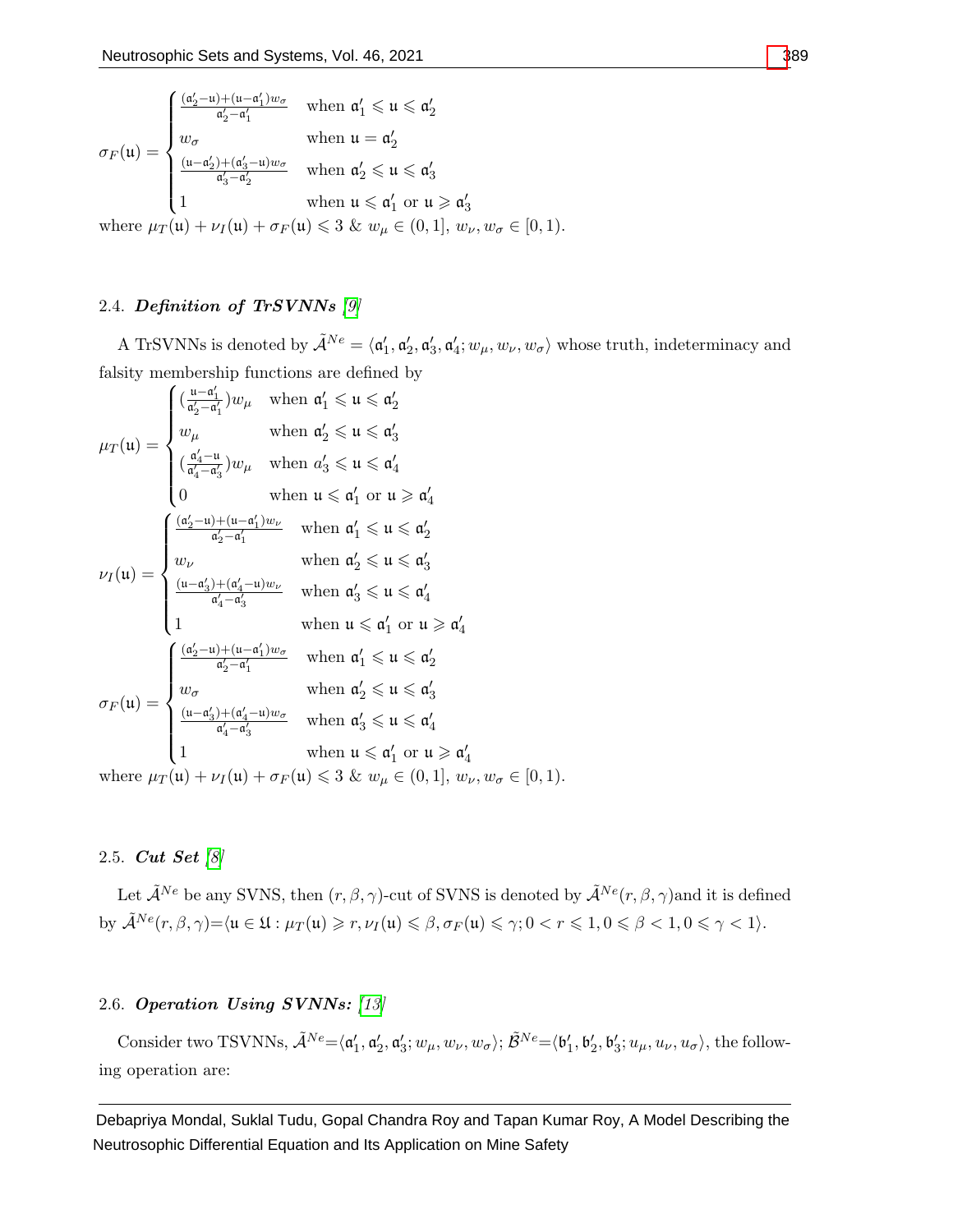# • Addition:

 $\tilde{\mathcal{A}}^{Ne}+\tilde{\mathcal{B}}^{Ne}=\langle[(\mathfrak{a}_1'+\mathfrak{b}_1',\mathfrak{a}_2'+\mathfrak{b}_2',\mathfrak{a}_3'+\mathfrak{b}_3');w_{\mu}\wedge u_{\mu},w_{\nu}\vee u_{\nu},w_{\sigma}\vee u_{\sigma}]\rangle$ 

- Substraction:
- $\tilde{\mathcal{A}}^{Ne} \tilde{\mathcal{B}}^{Ne} = \langle [(\mathfrak{a}'_1 \mathfrak{b}'_3, \mathfrak{a}'_2 \mathfrak{b}'_2, \mathfrak{a}'_3 \mathfrak{b}'_1); w_{\mu} \wedge u_{\mu}, w_{\nu} \vee u_{\nu}, w_{\sigma} \vee u_{\sigma}]\rangle$
- Multiplication:
- $\tilde{\mathcal{A}}^{Ne}.\tilde{\mathcal{B}}^{Ne}=\langle[(\mathfrak{a}'_1\mathfrak{b}'_1,\mathfrak{a}'_2\mathfrak{b}'_2,\mathfrak{a}'_3\mathfrak{b}'_3); w_{\mu}\wedge u_{\mu},w_{\nu}\vee u_{\nu},w_{\sigma}\vee u_{\sigma}]\rangle$

• Division:  $\mathcal{\widetilde{A}}^{\overline{N}\overline{e}}$  $\tilde{\mathcal{B}}^{Ne}$  $=\langle \big[(\frac{\mathfrak{a}'_1}{\sqrt{2}}\big]$  $\overline{\mathfrak{b}_3'}$  $\frac{\mathfrak{a}'_2}{\mathfrak{a}'_2}$  $\overline{\mathfrak{b}_2'}$  $\frac{\mathfrak{a}'_3}{\mathfrak{a}'_2}$  $\overline{\mathfrak{b}'_1}$  $\langle v, w_{\mu} \wedge u_{\mu}, w_{\nu} \vee u_{\nu}, w_{\sigma} \vee u_{\sigma} \rangle$ 

Where  $\wedge = Min, \vee = Max$ 

## 3. Definition of NDE: [\[8\]](#page-14-7)

Consider an Ordinary differential equation  $\frac{d\mathbb{Y}}{dt} = \mathcal{K}\mathbb{Y}$ ,  $\mathfrak{t} \in [0, \infty)$  with initial condition(IC)  $\mathbb{Y}(t_0) = \mathbb{Y}_0$ . The above ODE is called NDE if any one of the following three cases hold: (i)  $\tilde{\mathcal{K}}^{Ne}$  is SVNNs &  $\mathbb{Y}_0$  is Crisp number. (ii) K is Crisp number &  $\tilde{Y_0}^{Ne}$  is SVNNs. (iii) Both  $\tilde{\mathcal{K}}^{Ne}$  &  $\tilde{Y_0}^{Ne}$  are SVNNs.

Let the classical solution [\[14\]](#page-15-1) be  $\tilde{\mathbb{Y}}^{Ne}(\mathfrak{t})$  and its Cut be  $\mathbb{Y}(\mathfrak{t}, r, \beta, \gamma) = \langle [\mathbb{Y}_1(\mathfrak{t}, r), \mathbb{Y}_2(\mathfrak{t}, r)], [\mathbb{Y}_1'(\mathfrak{t}, \beta), \mathbb{Y}_2'(\mathfrak{t}, \beta)], [\mathbb{Y}_1''(\mathfrak{t}, \gamma), \mathbb{Y}_2''(\mathfrak{t}, \gamma)] \rangle.$ 

The solution is strong if

(i) 
$$
\frac{d\mathbb{Y}_1(\mathfrak{t},r)}{dr} > 0
$$
,  $\frac{d\mathbb{Y}_2(\mathfrak{t},r)}{dr} < 0 \ \forall \ r \in (0,1], \mathbb{Y}_1(\mathfrak{t},1) \leq \mathbb{Y}_2(\mathfrak{t},1)$ \n(ii)  $\frac{d\mathbb{Y}_1'(\mathfrak{t},\beta)}{d\beta} < 0$ ,  $\frac{d\mathbb{Y}_2'(\mathfrak{t},\beta)}{d\beta} > 0 \ \forall \ \beta \in [0,1)$ ,  $\mathbb{Y}_1'(\mathfrak{t},0) \leq \mathbb{Y}_2'(\mathfrak{t},0)$ \n(iii)  $\frac{d\mathbb{Y}_1''(\mathfrak{t},\gamma)}{d\gamma} < 0$ ,  $\frac{d\mathbb{Y}_2''(\mathfrak{t},\gamma)}{d\gamma} > 0 \ \forall \ \gamma \in [0,1)$ ,  $\mathbb{Y}_1''(\mathfrak{t},0) \leq \mathbb{Y}_2''(\mathfrak{t},0)$ \nOtherwise the solution is weak solution

Otherwise the solution is weak solution.

# 4. Solution of NDE

(i)  $\tilde{\mathcal{K}}^{Ne}$  is SVNNs &  $\mathbb{Y}_0$  is Crisp number.

**Case 1** When Sign of  $\tilde{\mathcal{K}}^{Ne}$  is positive. Therefore required solutions are  $\mathbb{Y}_{1}(\mathfrak{t},r) = \mathbb{Y}_{0}e^{\mathbb{K}_{1}(r)(\mathfrak{t}-\mathfrak{t}_{\mathfrak{0}})}; \, \mathbb{Y}_{2}(\mathfrak{t},r) = \mathbb{Y}_{0}e^{\mathbb{K}_{2}(r)(\mathfrak{t}-\mathfrak{t}_{\mathfrak{0}})}$  $\mathbb{Y}'_1(\mathfrak{t}, \beta) = \mathbb{Y}_0 e^{\mathbb{K}'_1(\beta)(\mathfrak{t}-\mathfrak{t}_\mathfrak{o})}; \ \mathbb{Y}'_2(\mathfrak{t}, \beta) = \mathbb{Y}_0 e^{\mathbb{K}'_2(\beta)(\mathfrak{t}-\mathfrak{t}_\mathfrak{o})}$  $\mathbb{Y}''_1(\mathfrak{t}, \gamma) = \mathbb{Y}_0 e^{\mathbb{K}_1''(\gamma)(\mathfrak{t}-\mathfrak{t}_\mathfrak{o})}; \ \mathbb{Y}''_2(\mathfrak{t}, \gamma) = \mathbb{Y}_0 e^{\mathbb{K}_2''(\gamma)(\mathfrak{t}-\mathfrak{t}_\mathfrak{o})}$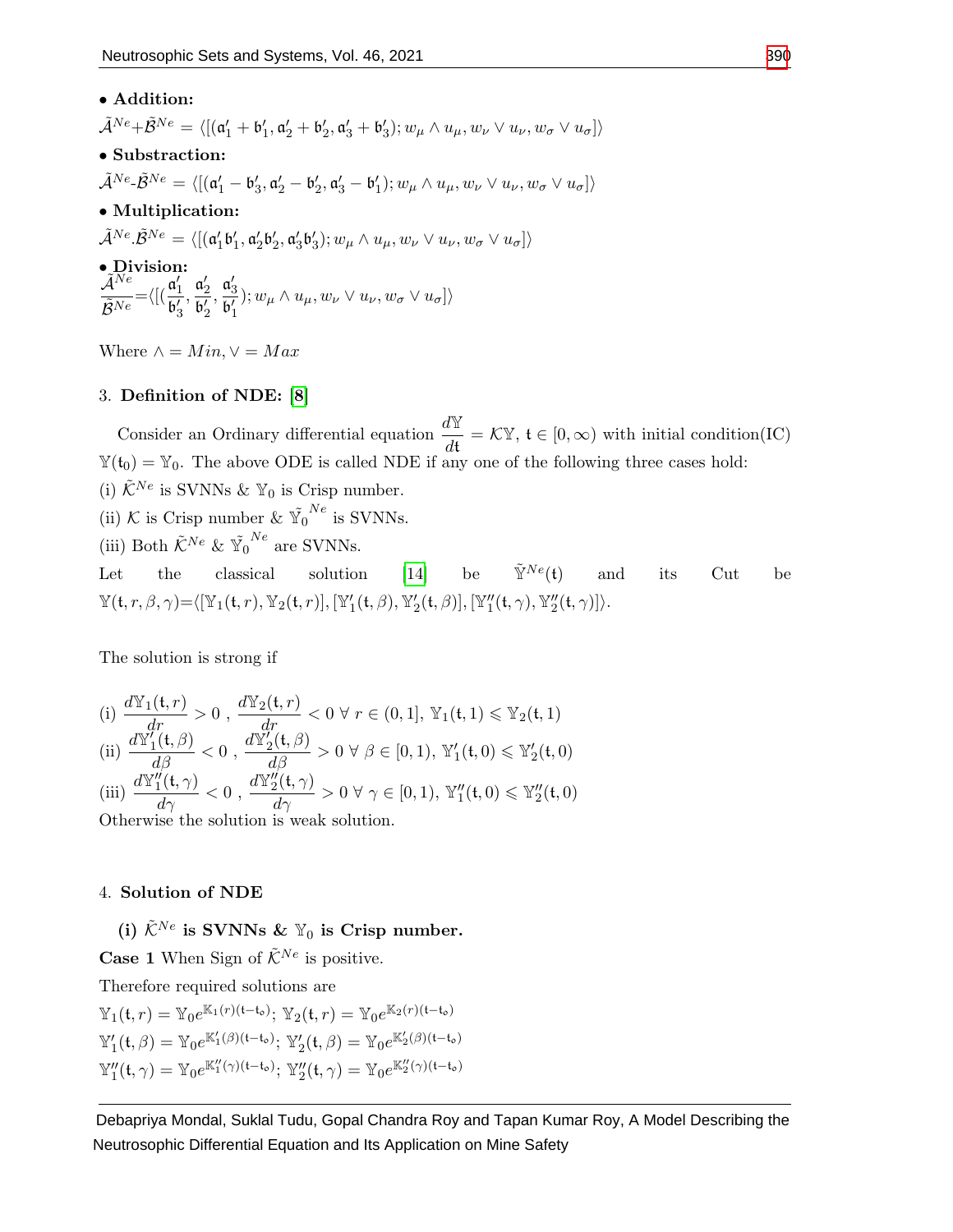**Case 2** When Sign of  $\tilde{\mathcal{K}}^{Ne}$  is negative.

Therefore required solutions are

$$
\mathbb{Y}_{1}(t,r) = \frac{\mathbb{Y}_{0}}{2}[(1+\sqrt{\frac{\mathbb{K}_{2}(r)}{\mathbb{K}_{1}(r)\mathbb{K}_{2}(r)}})e^{-\sqrt{\mathbb{K}_{1}(r)\mathbb{K}_{2}(r)}(t-t_{o})} + (1-\sqrt{\frac{\mathbb{K}_{2}(r)}{\mathbb{K}_{1}(r)}})e^{\sqrt{\mathbb{K}_{1}(r)\mathbb{K}_{2}(r)}(t-t_{o})}]
$$
  
\n
$$
\mathbb{Y}_{2}(t,r) = \frac{\mathbb{Y}_{0}}{2}[(\sqrt{\frac{\mathbb{K}_{1}(r)}{\mathbb{K}_{2}(r)}}+1)e^{-\sqrt{\mathbb{K}_{1}(r)\mathbb{K}_{2}(r)}(t-t_{o})} - (\sqrt{\frac{\mathbb{K}_{1}(r)}{\mathbb{K}_{2}(r)}}-1)e^{\sqrt{\mathbb{K}_{1}(r)\mathbb{K}_{2}(r)}(t-t_{o})}]
$$
  
\n
$$
\mathbb{Y}'_{1}(t,\beta) = \frac{\mathbb{Y}_{0}}{2}[(1+\sqrt{\frac{\mathbb{K}'_{2}(\beta)}{\mathbb{K}'_{1}(\beta)}}e^{-\sqrt{\mathbb{K}'_{1}(\beta)\mathbb{K}'_{2}(\beta)}(t-t_{o})} + (1-\sqrt{\frac{\mathbb{K}'_{2}(\beta)}{\mathbb{K}'_{1}(\beta)}}e^{\sqrt{\mathbb{K}'_{1}(\beta)\mathbb{K}'_{2}(\beta)}(t-t_{o})}]
$$
  
\n
$$
\mathbb{Y}'_{2}(t,\beta) = \frac{\mathbb{Y}_{0}}{2}[(\sqrt{\frac{\mathbb{K}'_{1}(\beta)}{\mathbb{K}'_{2}(\beta)}}+1)e^{-\sqrt{\mathbb{K}'_{1}(\beta)\mathbb{K}'_{2}(\beta)}(t-t_{o})} - (\sqrt{\frac{\mathbb{K}'_{1}(\beta)}{\mathbb{K}'_{2}(\beta)}}-1)e^{\sqrt{\mathbb{K}'_{1}(\beta)\mathbb{K}'_{2}(\beta)}(t-t_{o})}]
$$
  
\n
$$
\mathbb{Y}''_{1}(t,\gamma) = \frac{\mathbb{Y}_{0}}{2}[(1+\sqrt{\frac{\mathbb{K}'_{2}(\gamma)}{\mathbb{K}'_{1}(\gamma)}}e^{-\sqrt{\mathbb{K}'_{1}(\gamma)\mathbb{K}'_{2}(\gamma)}(t-t_{o})} + (1-\sqrt{\frac{\mathbb{K}'_{2}(\gamma)}{\mathbb{K}'
$$

strong or week if it satisfies the condition of NDE.

Similarly, we can get the solution of other two cases.

**Numerical Example:** Let us consider NDE  $\frac{d\mathbb{Y}}{dt} = \mathcal{K}\mathbb{Y}$ , with IC  $\tilde{\mathbb{Y}}^{Ne}(0) =$  $\langle 3, 4, 5; 0.8, 0.2, 0.3 \rangle, \mathcal{K} = \frac{1}{2}$  $\frac{1}{3}$ . 2

**Solution:** Required  $(r, \beta, \gamma)$ -cut solution at  $t = 2$  we get  $\mathbb{Y}_1(t, r) = [3 + 1.25r]e$ 3 ;  $\mathbb{Y}_2(\mathfrak{t}, r) = [5 - 1.25r]e$ 2  $\frac{1}{3}$ ; Y'<sub>1</sub>(t,  $\beta$ ) =  $\left[\frac{3.4 - \beta}{0.8}\right]e$ 2  $\overline{3}$ ; Y<sub>2</sub>(t,  $\beta$ ) =  $\left[\frac{3+\beta}{0.8}\right]e$ 2  $\bar{\bar{3}}$ ;  $\mathbb{Y}''_1(\mathfrak{t}, \gamma) = [\frac{3.1 - \gamma}{0.7}]e$ 2 3 ;  $\mathbb{Y}_2''(t,\gamma) = \left[\frac{2.5 + \gamma}{0.7}\right]e^{\frac{1}{3}}.$ 2

When we take  $t = 2$  and for different values of  $r, \beta, \gamma$  the solution is given in Table 1. The graphical interpretation of the table is also shown in the form of membership function in the Figure. 1.

#### 5. Mining Safety Model

The miming industry has played an important role in development in the human civilization. Extraction of minerals from the underground system of work has involved a considerable amount of risks like roof fall over the workplace, inundation of the workplace due to the influx of water from the old working, explosion, influx of poisonous gases in the workplace, etc. Similarly, the opencast system of work has involved chances of runway of dumpers, sliding of benches in the workplace, striking by the fly rocks blasting, etc. These phenomenon's not only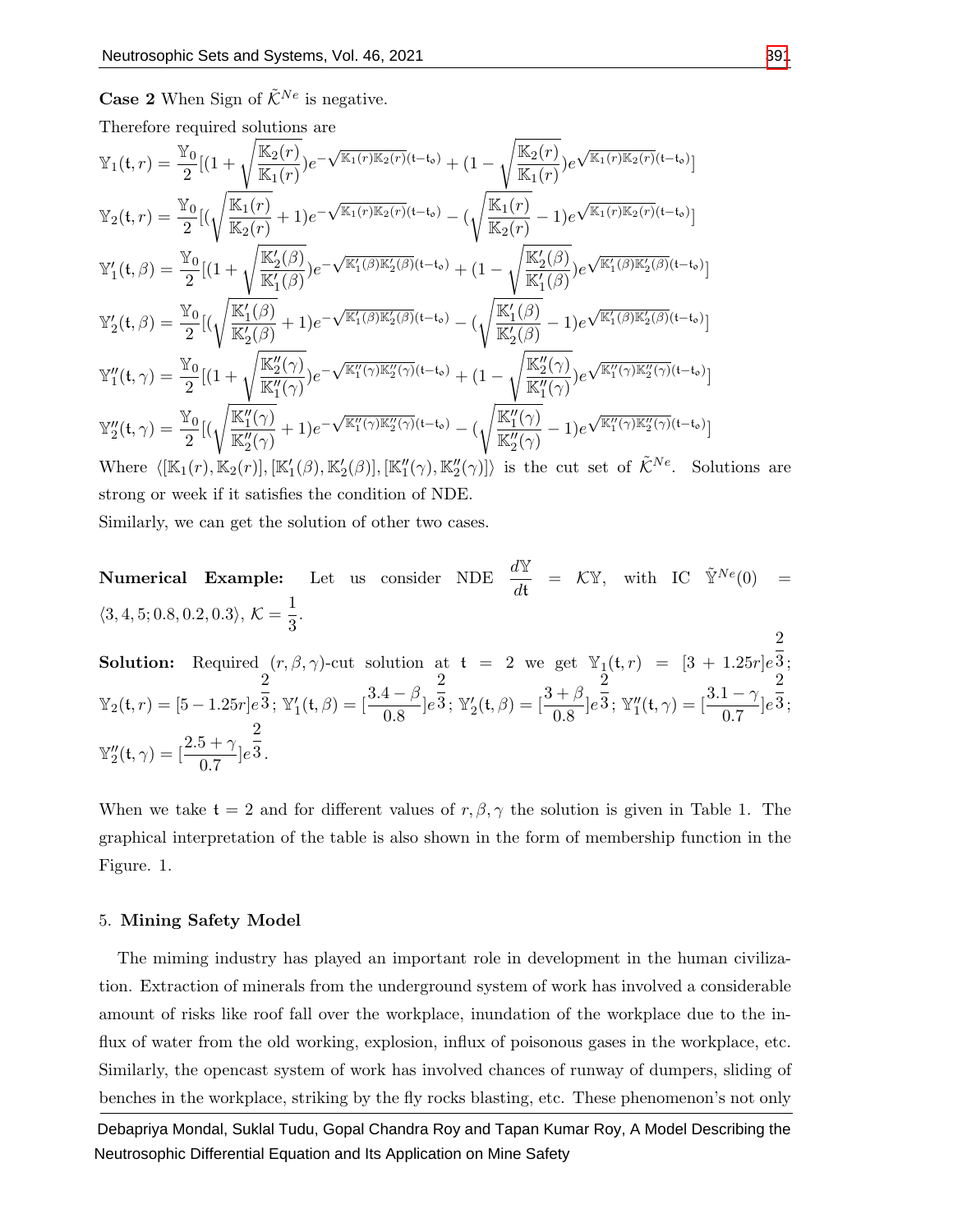| $r, \beta, \gamma$ | $\mathbb{Y}_1(\mathfrak{t},r)$ | $\mathbb{Y}_2(\mathfrak{t},r)$ | $\mathbb{Y}'_1(\mathfrak{t},\beta)$ | $\mathbb{Y}'_2(\mathfrak{t},\beta)$ | $\mathbb{Y}''_1(\mathfrak{t}, \gamma)$ | $\mathbb{Y}_2'' ( \mathfrak{t}, \gamma )$ |
|--------------------|--------------------------------|--------------------------------|-------------------------------------|-------------------------------------|----------------------------------------|-------------------------------------------|
| 0                  | 5.8432                         | 9.7387                         | 8.2778                              | 7.3040                              | 8.6257                                 | 6.9561                                    |
| 0.1                | 6.0866                         | 9.4952                         | 8.0344                              | 7.5474                              | 8.3474                                 | 7.2344                                    |
| 0.2                | 6.3301                         | 9.2517                         | 7.7909                              | 7.7909                              | 8.0692                                 | 7.5127                                    |
| 0.3                | 6.5736                         | 9.0083                         | 7.5475                              | 8.0344                              | 7.7909                                 | 7.7909                                    |
| 0.4                | 6.8171                         | 8.7648                         | 7.3040                              | 8.2779                              | 7.5127                                 | 8.0692                                    |
| 0.5                | 7.0605                         | 8.5213                         | 7.0605                              | 8.5213                              | 7.2344                                 | 8.3474                                    |
| 0.6                | 7.3040                         | 8.2779                         | 6.8171                              | 8.7648                              | 6.9562                                 | 8.6257                                    |
| 0.7                | 7.5475                         | 8.0344                         | 6.5736                              | 9.0082                              | 6.6779                                 | 8.9039                                    |
| 0.8                | 7.7909                         | 7.7909                         | 6.3301                              | 9.2517                              | 6.3997                                 | 9.1822                                    |
| 0.9                | 8.0344                         | 7.5475                         | 6.0867                              | 9.4952                              | 6.1214                                 | 9.4604                                    |
| 1.0                | 8.2779                         | 7.3040                         | 5.8432                              | 9.7387                              | 5.8432                                 | 9.7387                                    |

TABLE 1. Solution for  $t = 2$ 

**Truth, Indeterminacy and Falsity Membership function graph of Y(t, r** $β$ **,**  $γ$ **).** 



FIGURE 1. Membership Function Graph (at  $t=2$ ).

causes injury to the workmen, sometimes lead to fatal. Improper used and malfunctioning mining equipment or system also results an accident.

The system fails safely is denoted by  $\lambda_1$  and system fails unsafely is denoted by  $\lambda_2$  for the mining safety model used here. Either  $\lambda_1$  or  $\lambda_2$  or both  $\lambda_1$  and  $\lambda_2$  are imprecise in nature. Our main interest in this paper are given below: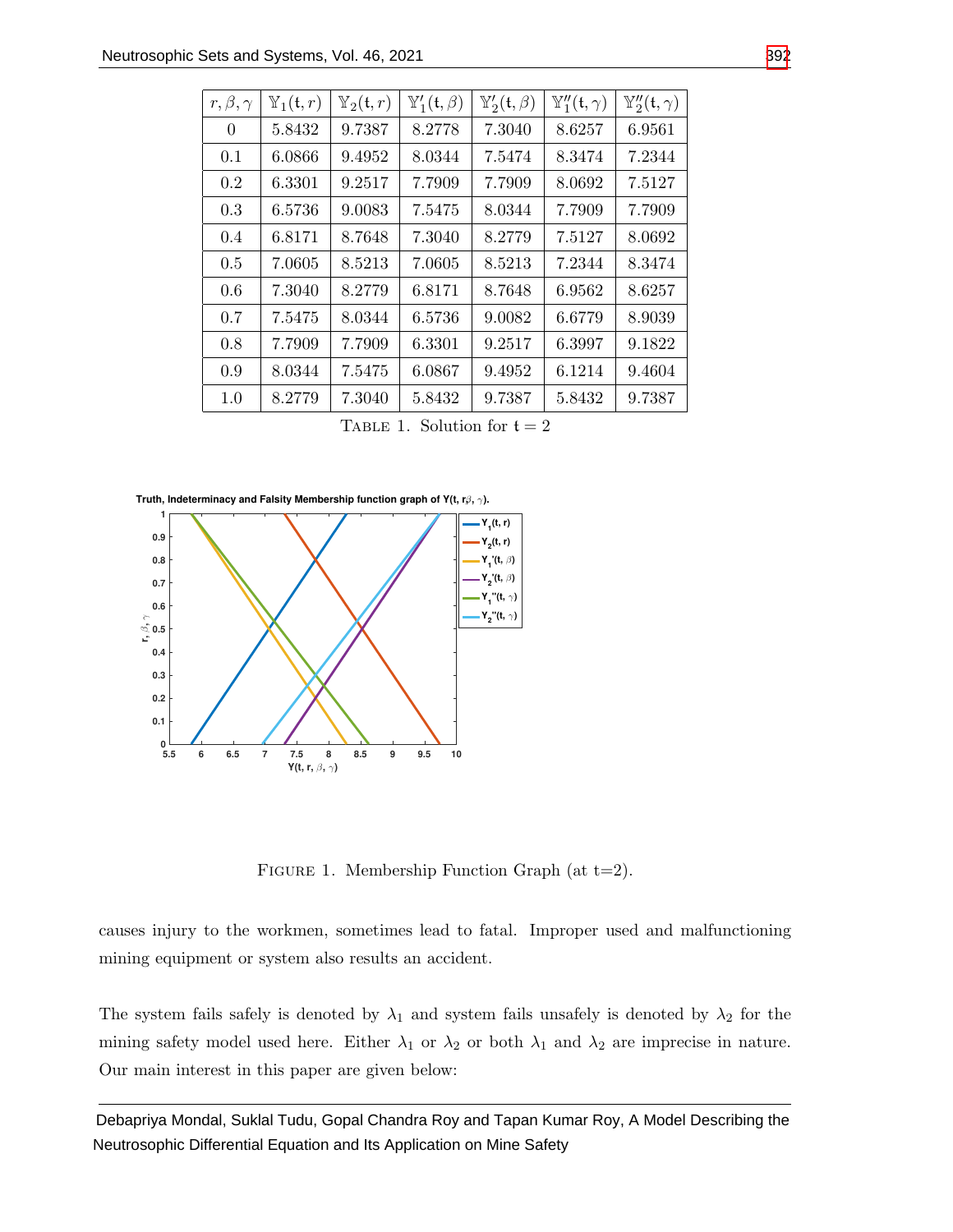- Formulate Mining Safety model.
- Observe solution of the model in Crisp environment.
- Observe solution of the mining model in three ways:
- (i) when  $\lambda_1$  is SVNNs and  $\lambda_2$  is crisp number.
- (ii) when  $\lambda_1$  is crisp number and  $\lambda_2$  is SVNNs.
- (iii) both  $\lambda_1$  and  $\lambda_2$  are SVNNs.

• Observe cut value in table form of the solution of the mining model in each of the cases mention above and show its graphical representation.

#### 5.1. Acceptation

(I) All events are not dependent to one another.

(II) The probability of progression from one condition to another is  $\Psi \delta t$ ;  $\delta t$  indicates finite time interval,  $\Psi$  indicate the progression rate from one condition to another.

(III)  $(\Psi \delta \mathfrak{t})(\Psi \delta \mathfrak{t}) \to 0.$ 

(IV)  $\mathcal{P}{\{\eta(\delta t) \geq 2\}} = o(\delta t)$ , where  $\eta(\delta t)$  be the number of event that occur in  $\delta t$ .

(V) 
$$
\mathcal{P}{\eta(\delta t) = 1} = \Psi \delta t + o(\delta t)
$$
, where  $\Psi > 0$ .

(VI) 
$$
\lim_{\delta t \to 0} \frac{o(\delta t)}{\delta t} = 0.
$$

#### 5.2. Input data

 $t=$  time.

 $\lambda_1$ = mining system safe failure rate.

 $\lambda_2$ = mining system unsafe failure rate.

#### 5.3. Output data

 $P_0(t)$  Probability of Mining system operating normally.

 $P_1(t)$  Probability of Mining system failed safely.

 $P_2(t)$  Probability of Mining system failed unsafely.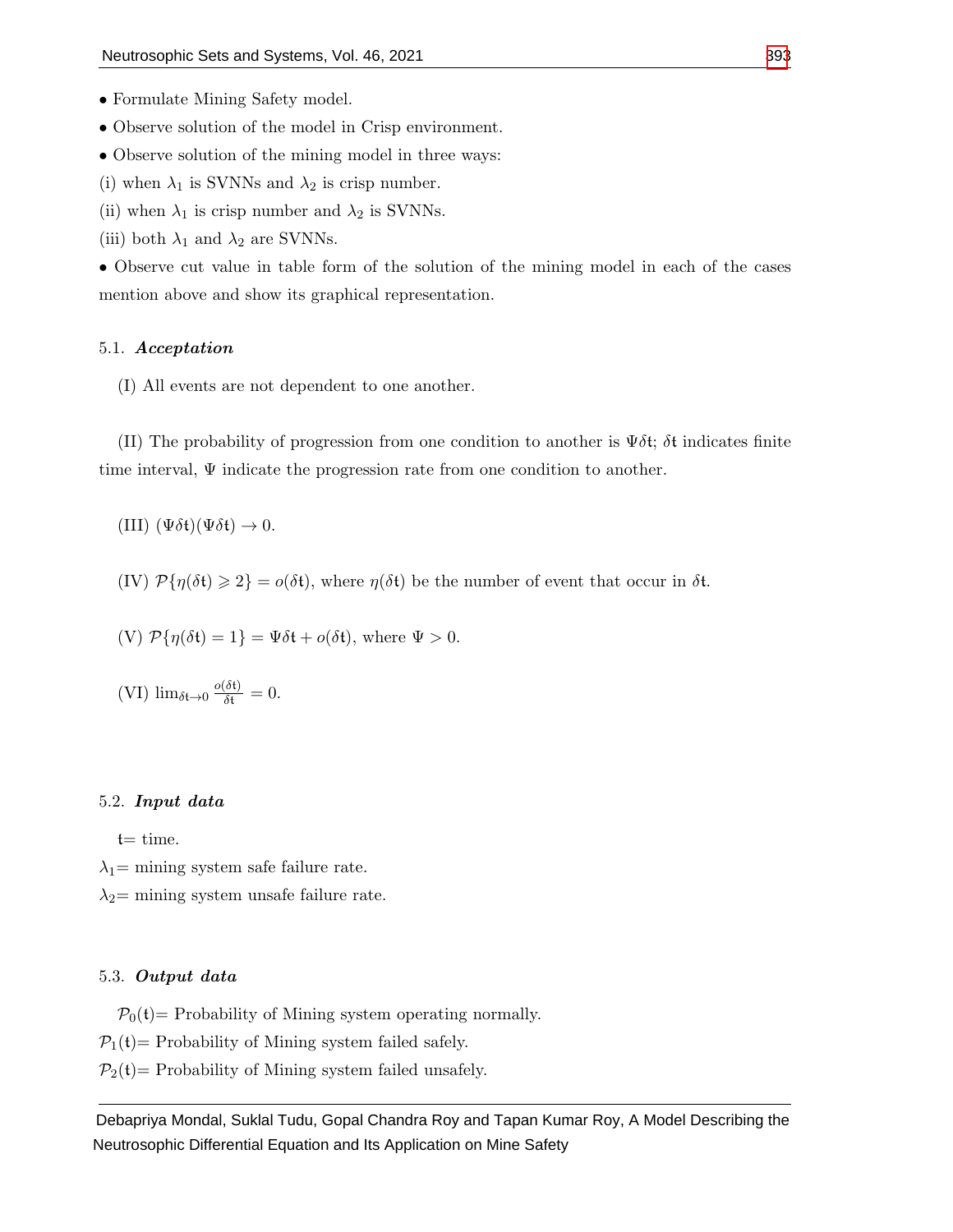| 5.4. Modulator                                   |                                                             |
|--------------------------------------------------|-------------------------------------------------------------|
| t                                                | time.                                                       |
| $\delta \mathfrak{t}$                            | finite time intervall.                                      |
| $\mathcal{P}_0(\mathfrak{t}+\delta\mathfrak{t})$ | operating probability in state 0 at time $t + \delta t$ .   |
| $\mathcal{P}_1(\mathfrak{t}+\delta\mathfrak{t})$ | safe fail probability in state 1 at time $t + \delta t$ .   |
| $\mathcal{P}_2(\mathfrak{t}+\delta\mathfrak{t})$ | unsafe fail probability in state 2 at time $t + \delta t$ . |
| $j=0$                                            | state operating normal.                                     |
| $j=1$                                            | state fail safe.                                            |
| $j=2$                                            | state fail unsafe.                                          |
| $P_j(t)$                                         | probability in state j at time t.                           |
| $\lambda_1 \delta \mathfrak{t}$                  | safe fail probability in finite time interval $\delta t$    |
| $\lambda_2 \delta \mathfrak{t}$                  | unsafe fail probability in $\delta t$                       |
| $(1 - \lambda_1 \delta t)$                       | no safe fail probability in $\delta t$                      |

# 6. Model Formulation

 $(1 - \lambda_1 \delta t)$  no unsafe fail probability in  $\delta t$ 

Consider a mining system, the state space diagram is shown in Figure-2.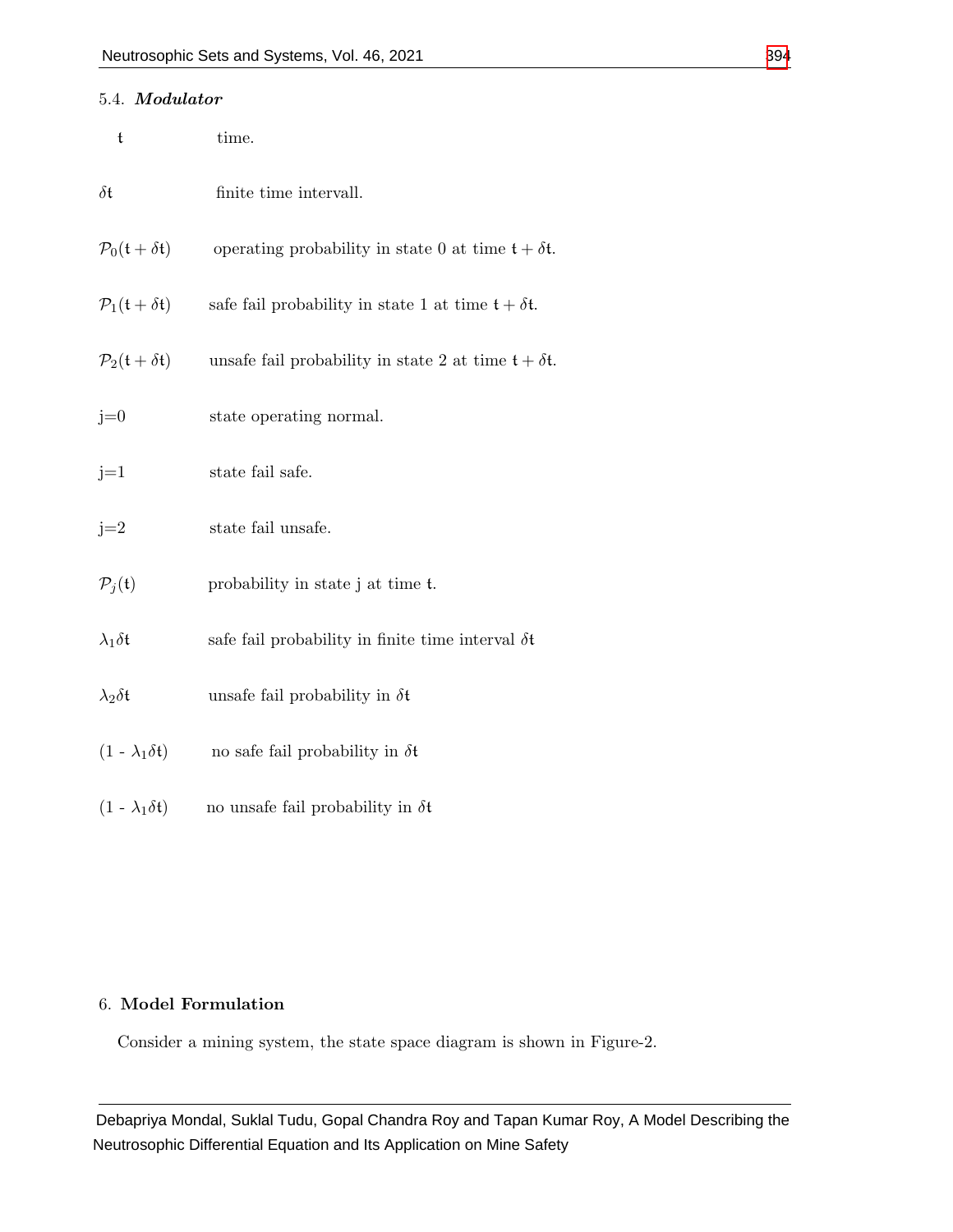

FIGURE 2. Mining system state space diagram

From Fig.2,we get following three equations

$$
\mathcal{P}_0(\mathfrak{t} + \delta \mathfrak{t}) = \mathcal{P}_0(\mathfrak{t})(1 - \lambda_1 \delta \mathfrak{t})(1 - \lambda_2 \delta \mathfrak{t}) \tag{1}
$$

$$
\mathcal{P}_1(\mathfrak{t} + \delta \mathfrak{t}) = \mathcal{P}_1(\mathfrak{t})(1 - o(\delta \mathfrak{t})) + \mathcal{P}_0(\mathfrak{t})\lambda_1 \delta \mathfrak{t}
$$
\n(2)

$$
\mathcal{P}_2(\mathfrak{t} + \delta \mathfrak{t}) = \mathcal{P}_2(\mathfrak{t})(1 - o(\delta \mathfrak{t})) + \mathcal{P}_0(\mathfrak{t})\lambda_2 \delta \mathfrak{t}
$$
\n(3)

From  $(1)$ ,  $(2)$ ,  $(3)$  we get

$$
\therefore \frac{d\mathcal{P}_0(\mathfrak{t})}{d\mathfrak{t}} = -(\lambda_1 + \lambda_2)\mathcal{P}_0(\mathfrak{t})
$$
\n(4)

$$
\frac{d\mathcal{P}_1(\mathfrak{t})}{d\mathfrak{t}} = \lambda_1 \mathcal{P}_0(\mathfrak{t})
$$
\n(5)

$$
\frac{d\mathcal{P}_2(\mathfrak{t})}{d\mathfrak{t}} = \lambda_2 \mathcal{P}_0(\mathfrak{t})
$$
\n(6)

with IC:  $P_j(0) = 1$  for j=0 &  $P_j(0) = 0$  for j=1,2.

#### 7. Solution mode

## 7.1. Crisp Solution:

**Input data:** Both  $\lambda_1$  and  $\lambda_2$  are Crisp number..

**Output data:** We get the values of  $\mathcal{P}_0(\mathfrak{t}), \mathcal{P}_1(\mathfrak{t}), \mathcal{P}_2(\mathfrak{t}).$ 

# 7.2. Neutrosophic Solution:

Input data: Three cases arise

Case-1:  $\tilde{\lambda_1}$  $X^{\textit{Re}} = \langle \mathfrak{a}'_1, \mathfrak{a}'_2, \mathfrak{a}'_3; w_\mu, w_\nu, w_\sigma \rangle$  &  $\lambda_2$  is Crisp number.

**Case-2:**  $\lambda_1$  is Crisp number &  $\tilde{\lambda_2}$  $N e\mathop{=}\nolimits \langle {\mathfrak b}_1', {\mathfrak b}_2', {\mathfrak b}_3'; u_{\mu}, u_{\nu}, u_{\sigma} \rangle$ 

Case-3: 
$$
\tilde{\lambda}_1^{Ne} = \langle \mathfrak{a}'_1, \mathfrak{a}'_2, \mathfrak{a}'_3; w_\mu, w_\nu, w_\sigma \rangle \& \tilde{\lambda}_2^{Ne} = \langle \mathfrak{b}'_1, \mathfrak{b}'_2, \mathfrak{b}'_3; u_\mu, u_\nu, u_\sigma \rangle
$$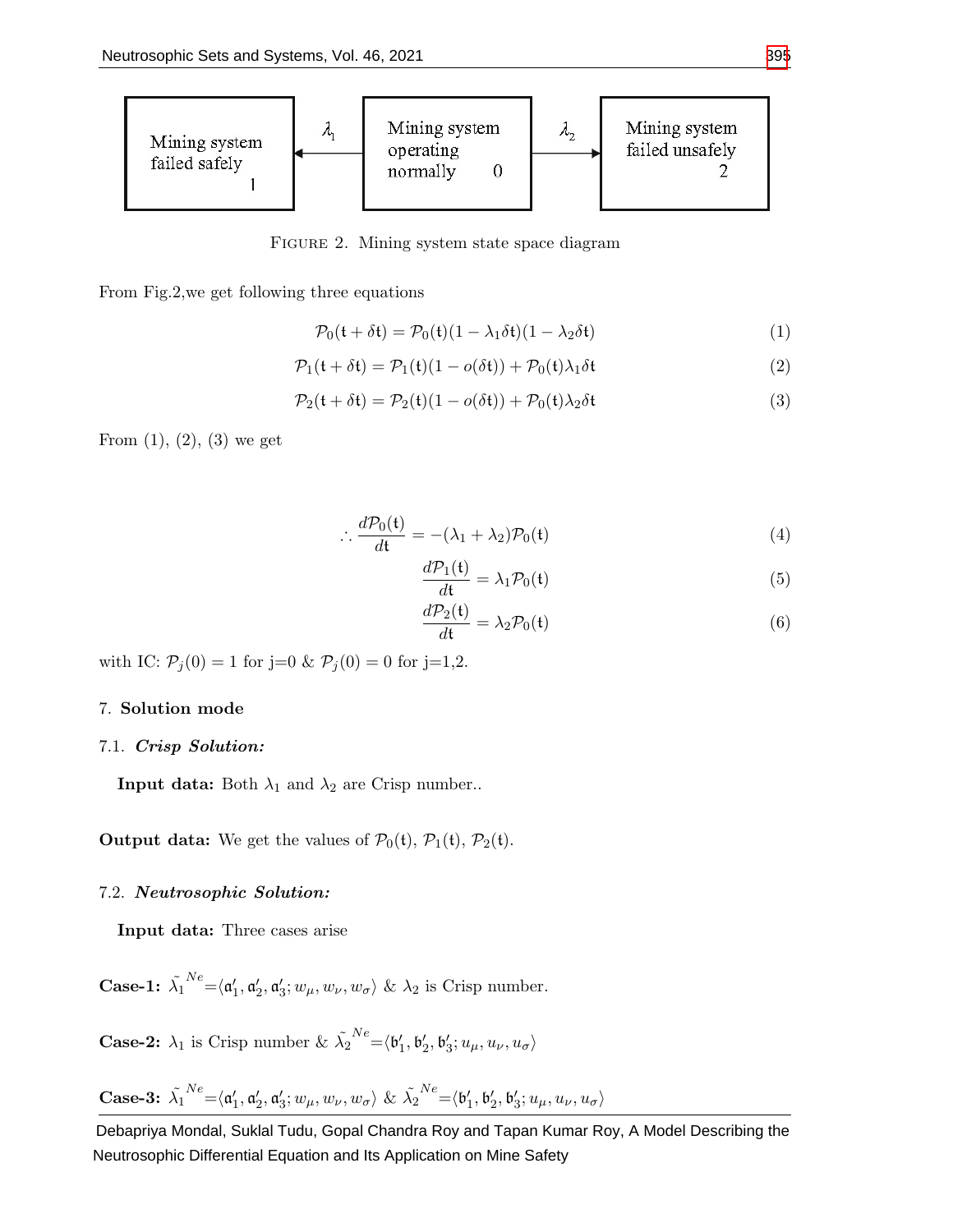#### Output data:

Let,  $\tilde{p_0(t)}^{Ne}$ ,  $\tilde{p_1(t)}^{Ne}$ ,  $\tilde{p_2(t)}^{Ne}$  be the solution of the modified model with Cut  $\mathcal{P}_0(\mathfrak{t}, r, \beta, \gamma) = \langle [\mathcal{P}_{01}(\mathfrak{t}, r), \mathcal{P}_{02}(\mathfrak{t}, r)], [\mathcal{P}_{01}'(\mathfrak{t}, \beta), \mathcal{P}_{02}'(\mathfrak{t}, \beta)], [\mathcal{P}_{01}''(\mathfrak{t}, \gamma), \mathcal{P}_{02}''(\mathfrak{t}, \gamma)] \rangle$  $\mathcal{P}_1(\mathfrak{t}, r, \beta, \gamma) = \langle [\mathcal{P}_{11}(\mathfrak{t}, r), \mathcal{P}_{12}(\mathfrak{t}, r)], [\mathcal{P}_{11}'(\mathfrak{t}, \beta), \mathcal{P}_{12}'(\mathfrak{t}, \beta)], [\mathcal{P}_{11}''(\mathfrak{t}, \gamma), \mathcal{P}_{12}''(\mathfrak{t}, \gamma)] \rangle$  $\mathcal{P}_2(\mathfrak{t}, r, \beta, \gamma) = \langle [\mathcal{P}_{21}(\mathfrak{t}, r), \mathcal{P}_{22}(\mathfrak{t}, r)], [\mathcal{P}_{21}'(\mathfrak{t}, \beta), \mathcal{P}_{22}'(\mathfrak{t}, \beta)], [\mathcal{P}_{21}''(\mathfrak{t}, \gamma), \mathcal{P}_{22}''(\mathfrak{t}, \gamma)] \rangle$ 

Solution is strong or weak if it satisfies the condition of NDE.

# 8. Numerical Experiment

#### 8.1. Crisp Solution

Input data:  $\lambda_1 = 0.009; \lambda_2 = 0.001;$  t=20-h.

Output:  $P_2(20)=0.018127$ 

#### 8.2. NS Solution

Case: 1 Input data:  $\tilde{\lambda_1}$  $N_e^{Ne}$  =  $(0.007, 0.009, 0.011; 0.5, 0.3, 0.2); \lambda_2 = 0.001;$  t=20-h.

**Output:** When we take the value  $t=20$ -h the output of  $\lambda_1^{Ne}$  is TSVNNs &  $\lambda_2$  is crisp number are shown in Table-2 and the corresponding membership function shown in Figure-3.

Case: 2 Input data:  $\lambda_1{=}0.009; \tilde{\lambda_2}$  $N_e^N = \langle 0.0007, 0.001, 0.0013; 0.7, 0.5, 0.4 \rangle;$  t=20-h.

**Output:** When we take the value  $t=20$ -h the output of  $\lambda_1$  is Crisp number and  $\tilde{\lambda_2}^{Ne}$  is TSVNNs are shown in Table-3 and the corresponding membership function shown in Figure-4.

#### Case: 3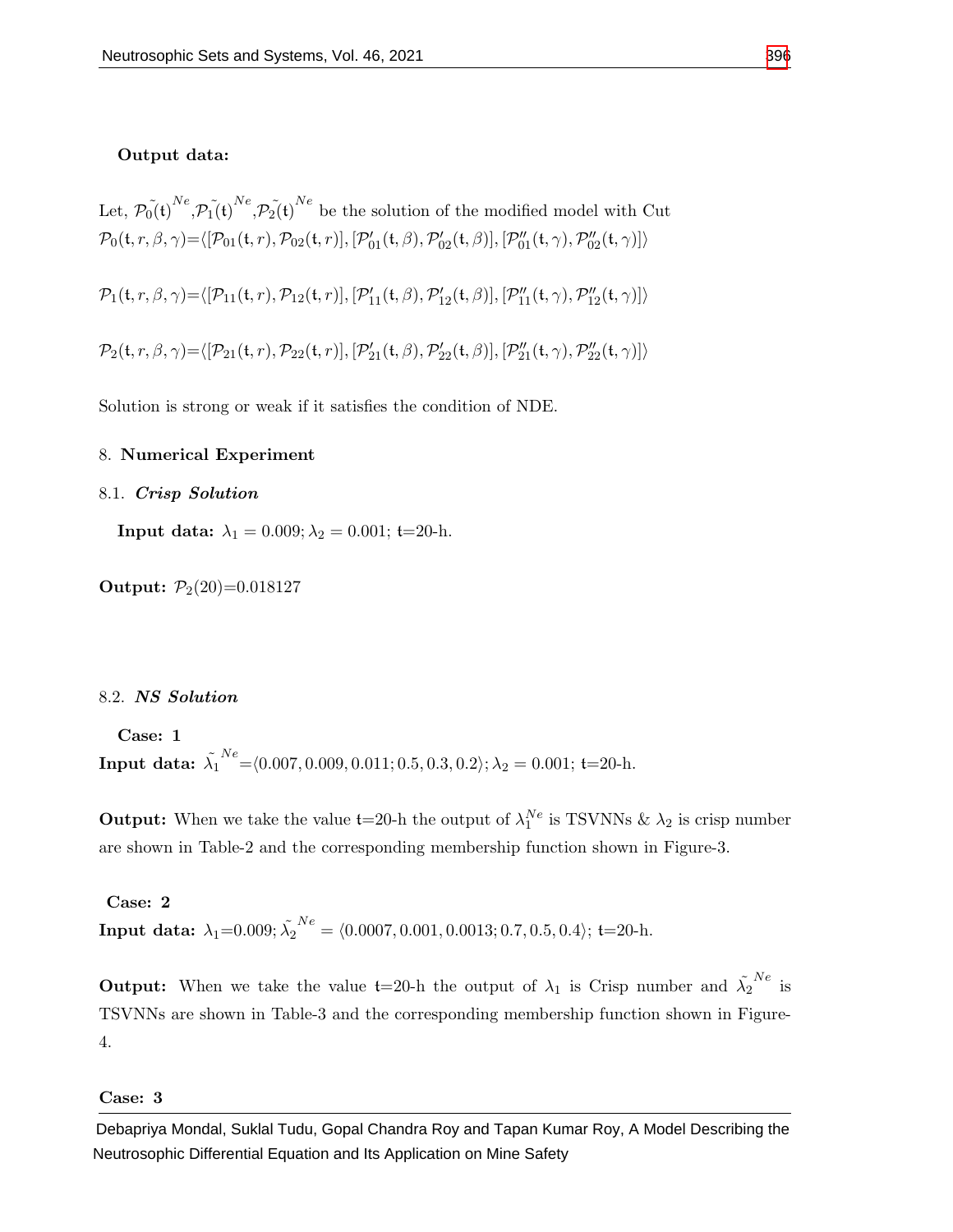



FIGURE 3. Membership Function Graph (at  $t=20$ ).



**Truth, Indeterminacy and Falsity membership function graph of P<sup>2</sup> (t, r,** β**,** γ**).**

Figure 4. Membership Function Graph (at t=20).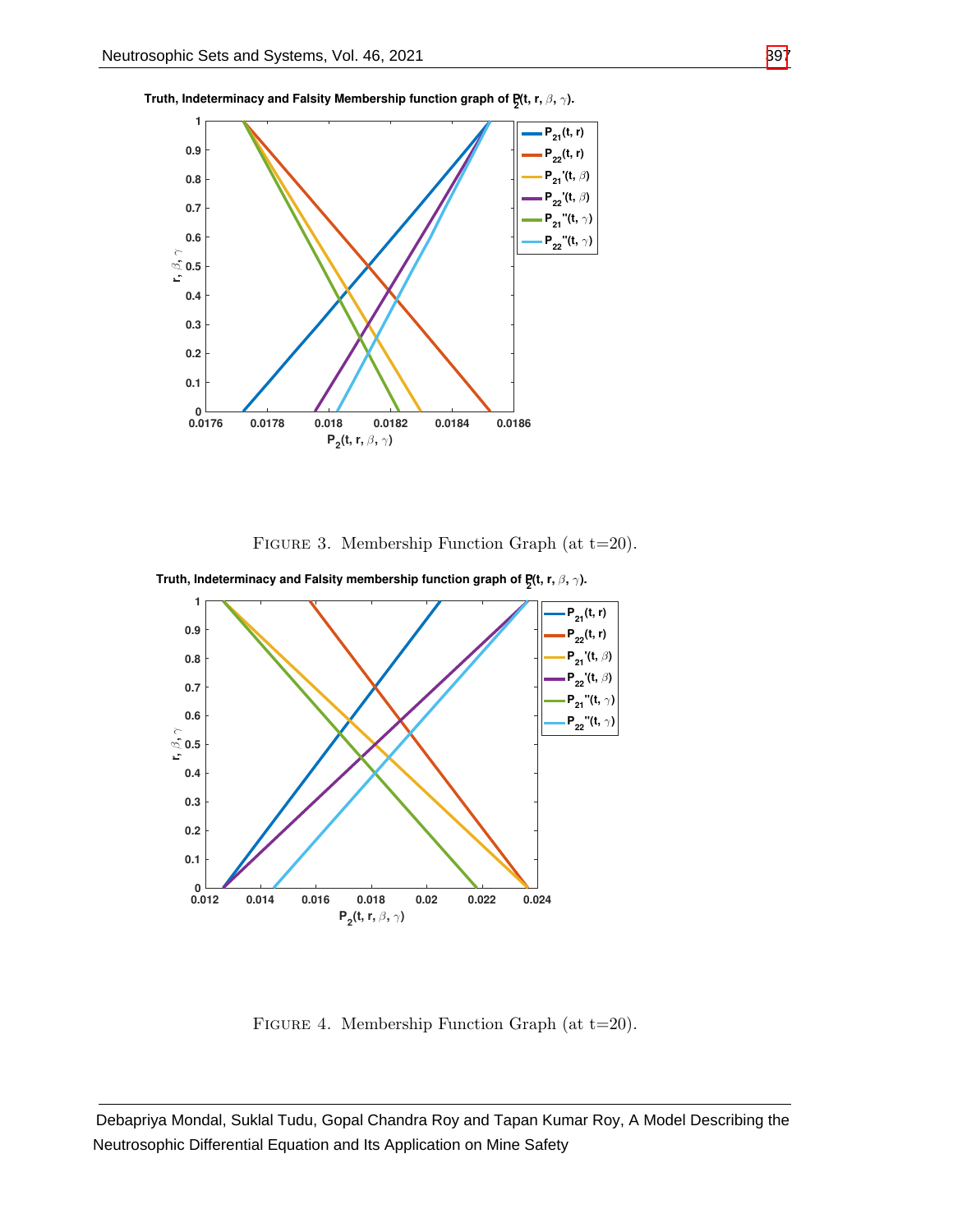| $r, \beta, \gamma$ | $\mathcal{P}_{21}(\mathfrak{t},r)$ | $\mathcal{P}_{22}(\mathfrak{t},r)$ | $\mathcal{P}'_{21}(\mathfrak{t},\beta)$ | $\mathcal{P}'_{22}(\mathfrak{t},\beta)$ | $\mathcal{P}_2''_1(\mathfrak{t},\gamma)$ | $\mathcal{P}_{22}''(\mathfrak{t},\gamma)$ |
|--------------------|------------------------------------|------------------------------------|-----------------------------------------|-----------------------------------------|------------------------------------------|-------------------------------------------|
| $\overline{0}$     | 0.017721                           | 0.018523                           | 0.018298                                | 0.017954                                | 0.018227                                 | 0.018026                                  |
| 0.1                | 0.017803                           | 0.018445                           | 0.018241                                | 0.018012                                | 0.018177                                 | 0.018077                                  |
| 0.2                | 0.017884                           | 0.018366                           | 0.018184                                | 0.018070                                | 0.018127                                 | 0.018127                                  |
| 0.3                | 0.017966                           | 0.018287                           | 0.018127                                | 0.018127                                | 0.018077                                 | 0.018177                                  |
| 0.4                | 0.018046                           | 0.018207                           | 0.018070                                | 0.018184                                | 0.018026                                 | 0.018227                                  |
| 0.5                | 0.018127                           | 0.018127                           | 0.018012                                | 0.018241                                | 0.017976                                 | 0.018277                                  |
| 0.6                | 0.018207                           | 0.018046                           | 0.017954                                | 0.018298                                | 0.017925                                 | 0.018329                                  |
| 0.7                | 0.018287                           | 0.017965                           | 0.017896                                | 0.018355                                | 0.017874                                 | 0.018376                                  |
| 0.8                | 0.018366                           | 0.017884                           | 0.017838                                | 0.018411                                | 0.017823                                 | 0.018425                                  |
| 0.9                | 0.018445                           | 0.017803                           | 0.017780                                | 0.018467                                | 0.017772                                 | 0.018474                                  |
| 1.0                | 0.018523                           | 0.017721<br>$\sim N_{\odot}$       | 0.017721                                | 0.018523                                | 0.017721                                 | 0.018523                                  |

TABLE 2.  $\tilde{\lambda_1}^{Ne}$  is TSVNNs &  $\lambda_2$  is Crisp number.

| $r, \beta, \gamma$ | $\mathcal{P}_{21}(\mathfrak{t},r)$ | $\mathcal{P}_{22}(\mathfrak{t},r)$ | $\mathcal{P}'_{21}(\mathfrak{t},\beta)$ | $\mathcal{P}'_{22}(\mathfrak{t},\beta)$ | $\mathcal{P}_{21}''({\mathfrak{t}},\gamma)$ | $\mathcal{P}_{22}''(t,\gamma)$ |
|--------------------|------------------------------------|------------------------------------|-----------------------------------------|-----------------------------------------|---------------------------------------------|--------------------------------|
| $\Omega$           | 0.012647                           | 0.023643                           | 0.023643                                | 0.012647                                | 0.021800                                    | 0.014470                       |
| 0.1                | 0.013427                           | 0.022853                           | 0.022537                                | 0.013740                                | 0.020881                                    | 0.015382                       |
| 0.2                | 0.014209                           | 0.022063                           | 0.021432                                | 0.014834                                | 0.019962                                    | 0.016296                       |
| 0.3                | 0.014991                           | 0.021275                           | 0.020329                                | 0.015930                                | 0.019044                                    | 0.017211                       |
| 0.4                | 0.015774                           | 0.020487                           | 0.019227                                | 0.017028                                | 0.018127                                    | 0.018127                       |
| 0.5                | 0.016557                           | 0.019699                           | 0.018127                                | 0.018127                                | 0.017211                                    | 0.019044                       |
| 0.6                | 0.017342                           | 0.018913                           | 0.017028                                | 0.019227                                | 0.016296                                    | 0.019962                       |
| 0.7                | 0.018127                           | 0.018127                           | 0.015930                                | 0.020329                                | 0.015382                                    | 0.020881                       |
| 0.8                | 0.018913                           | 0.017342                           | 0.014834                                | 0.021432                                | 0.014470                                    | 0.021800                       |
| 0.9                | 0.019699                           | 0.016557                           | 0.013740                                | 0.022537                                | 0.013558                                    | 0.022721                       |
| 1.0                | 0.020487                           | 0.015774                           | 0.012647                                | 0.023643<br>$\sim N_{\odot}$            | 0.012647                                    | 0.023643                       |

TABLE 3.  $\lambda_1$  is Crisp number &  $\tilde{\lambda_2}^{Ne}$  is TSVNNs

# Input data:

 $\tilde{\lambda_1}$  $N^{e}$  =  $\langle 0.007, 0.009, 0.011; 0.5, 0.3, 0.2 \rangle; \tilde{\lambda_{2}}$  $N_e = \langle 0.0007, 0.001, 0.0013; 0.7, 0.5, 0.4 \rangle;$  t=20-h. **Output:** When we take the value  $t=20$ -h the output of  $\tilde{\lambda_1}^{Ne}$  &  $\tilde{\lambda_2}^{Ne}$  are TSVNNs are shown in Table-4 and the corresponding membership function shown in Figure-5.

From the table values and graph, we see that

 $\mathcal{P}_1(\mathfrak{t}, r)$  is increasing function and

 $\mathcal{P}_2(\mathfrak{t}, r)$  is decreasing function, whereas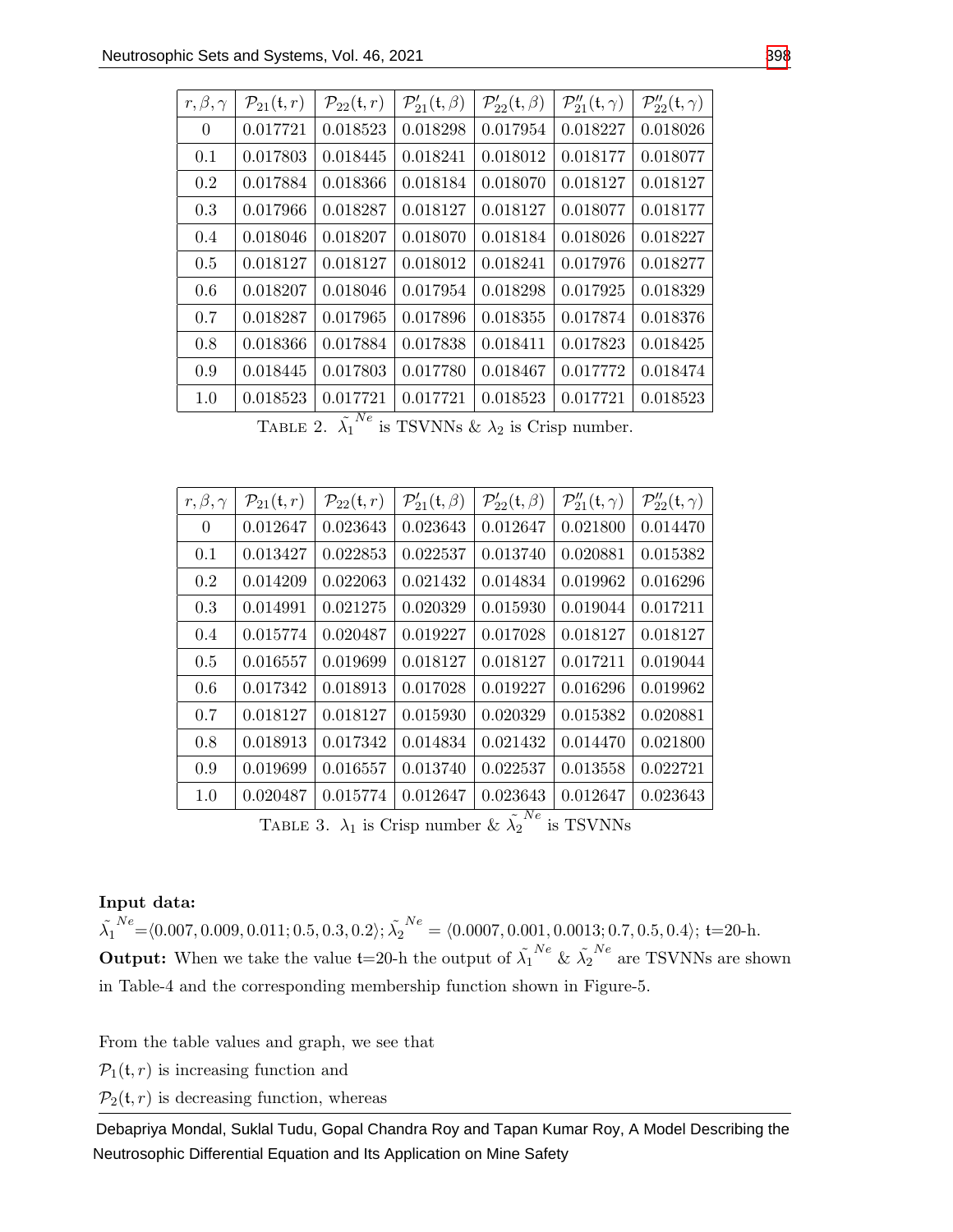| $r, \beta, \gamma$                                                                            | $\mathcal{P}_{21}(\mathfrak{t},r)$ | $\mathcal{P}_{22}(\mathfrak{t},r)$ | $\mathcal{P}'_{21}(\mathfrak{t},\beta)$ | $\mathcal{P}'_{22}(\mathfrak{t},\beta)$ | $\mathcal{P}_{21}''({\mathfrak{t}},\gamma)$ | $\mathcal{P}_{22}''(\mathfrak{t},\gamma)$ |
|-----------------------------------------------------------------------------------------------|------------------------------------|------------------------------------|-----------------------------------------|-----------------------------------------|---------------------------------------------|-------------------------------------------|
| $\overline{0}$                                                                                | 0.012361                           | 0.024156                           | 0.024156                                | 0.012361                                | 0.022118                                    | 0.014253                                  |
| 0.1                                                                                           | 0.013188                           | 0.023247                           | 0.022930                                | 0.013493                                | 0.021109                                    | 0.015210                                  |
| 0.2                                                                                           | 0.014023                           | 0.022345                           | 0.021714                                | 0.014635                                | 0.020108                                    | 0.016175                                  |
| 0.3                                                                                           | 0.014866                           | 0.021449                           | 0.020508                                | 0.015788                                | 0.019165                                    | 0.017147                                  |
| 0.4                                                                                           | 0.015715                           | 0.020561                           | 0.019312                                | 0.016952                                | 0.018127                                    | 0.018127                                  |
| 0.5                                                                                           | 0.016573                           | 0.019681                           | 0.018127                                | 0.018127                                | 0.017147                                    | 0.019114                                  |
| 0.6                                                                                           | 0.017438                           | 0.018807                           | 0.016952                                | 0.019312                                | 0.016175                                    | 0.020108                                  |
| 0.7                                                                                           | 0.018310                           | 0.017941                           | 0.015788                                | 0.020508                                | 0.015210                                    | 0.021109                                  |
| 0.8                                                                                           | 0.019190                           | 0.017083                           | 0.014635                                | 0.021714                                | 0.014253                                    | 0.022118                                  |
| 0.9                                                                                           | 0.020077                           | 0.016232                           | 0.013493                                | 0.022930                                | 0.013303                                    | 0.023134                                  |
| 1.0                                                                                           | 0.020971                           | 0.015388                           | 0.012361                                | 0.024156                                | 0.012361                                    | 0.024156                                  |
| $\sum_{i} \sum_{i} A_i$ $\sum_{i} \sum_{j} N e_j$ $\sum_{j} N e_j$<br><b>TRALIST TELEVITY</b> |                                    |                                    |                                         |                                         |                                             |                                           |

TABLE 4. Both  $\tilde{\lambda_1}^{Ne}$  &  $\tilde{\lambda_2}$ are TSVNNs

**Truth, Indeterminacy and Falsity membership function graph of P<sup>2</sup> (t, r,** β**,** γ**).**



Figure 5. Membership Function Graph (at t=20).

 $\mathcal{P}'_1(\mathfrak{t}, \beta)$ ,  $\mathcal{P}''_1(\mathfrak{t}, \gamma)$  are decreasing functions and

 $\mathcal{P}'_2(\mathfrak{t}, \beta)$ ,  $\mathcal{P}''_2(\mathfrak{t}, \gamma)$  are increasing functions. Hence, the solution is strong solution.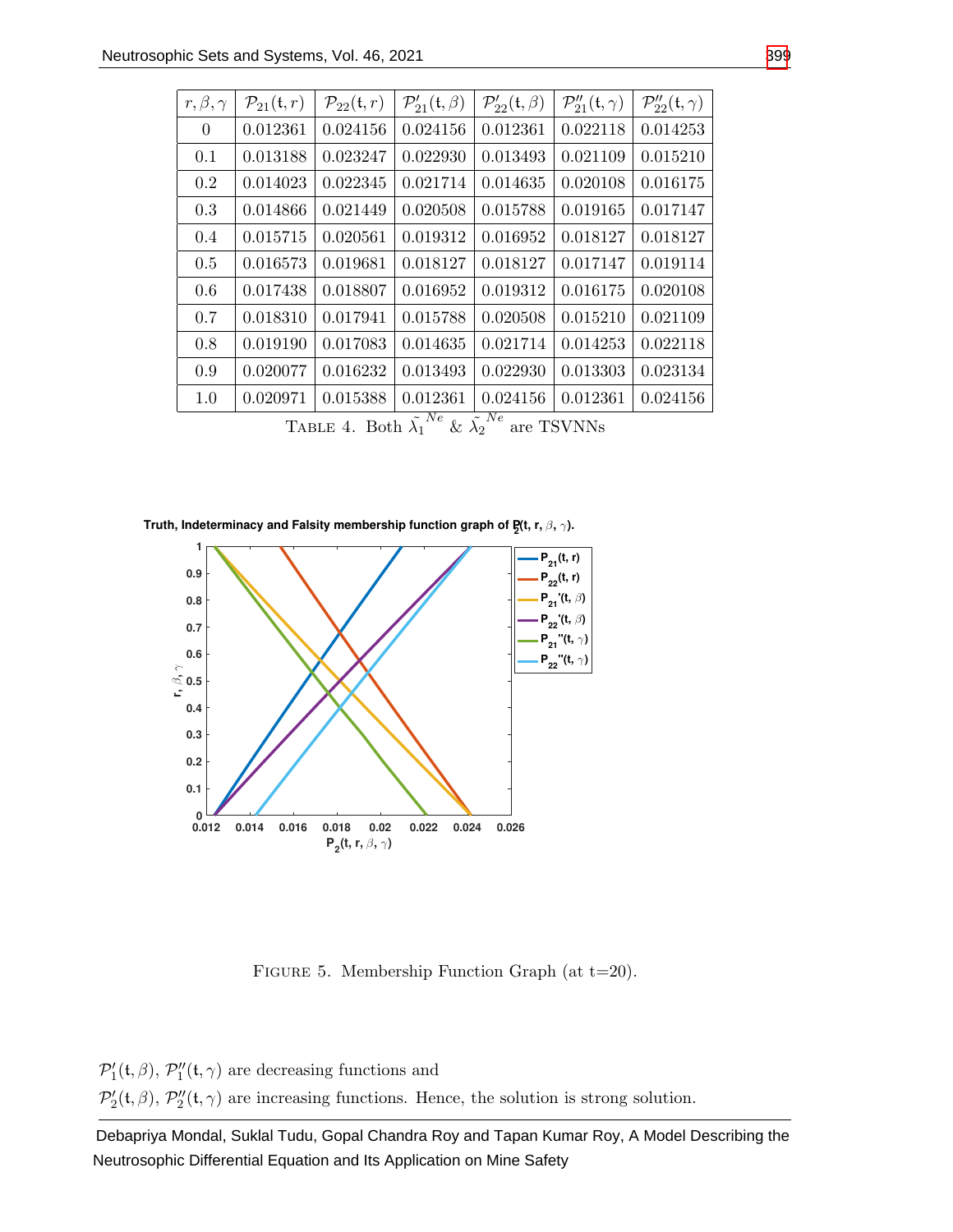#### 9. Conclusion

• NS is a hot research topic and can be applied for solving the mathematical model of uncertainty, vagueness, ambiguity, etc.

• The mining safety model described in this paper with two parameters which satisfies the condition of NDE has got strong solutions.

• The solutions of the three differential equations of the mining safety model have been described via TSVNNs.

• The paper has also proposed numerical experiment and graphical representation of truth, indeterminacy and falsity membership function.

This will promote the future study of trapezoidal single valued neutrosophic numbers.

#### References

- <span id="page-14-0"></span>[1] Lotfi A Zadeh. Fuzzy sets. Information and control, 8(3):338–353, 1965.
- <span id="page-14-1"></span>[2] KT Atanassov. Intuitionistic fuzzy sets vii itkr's session. Sofia, June, 1:983, 1983.
- <span id="page-14-2"></span>[3] Florentin Smarandache. A unifying field in logics: Neutrosophic logic. neutrosophy, neutrosophic set, neutrosophic probability: Neutrosophic logic: neutrosophy, neutrosophic set, neutrosophic probability. Infinite Study, 2003.
- <span id="page-14-3"></span>[4] Suresh Chandra C. R. Bector. Fuzzy Mathematical Programming and Fuzzy Matrix Games. Studies in Fuzziness and Soft Computing. Springer, 1st edition. edition, 2010.
- <span id="page-14-4"></span>[5] Tamalika Chaira. Fuzzy Set and its Extension. The Intuitionistic Fuzzy Set. Wiley, 2019.
- <span id="page-14-5"></span>[6] Sankar Prasad Mondal, Sanhita Banerjee, and Tapan Kumar Roy. First order linear homogeneous ordinary differential equation in fuzzy environment. International journal of pure and applied sciences and technology, 14(1):16, 2013.
- <span id="page-14-6"></span>[7] Sankar Prasad Mondal and Tapan Kumar Roy. First order homogeneous ordinary differential equation with initial value as triangular intuitionistic fuzzy number. Journal of Uncertainty in Mathematics Science, 2014:1–17, 2014.
- <span id="page-14-7"></span>[8] IR Sumathi and V Mohana Priya. A new perspective on neutrosophic differential equation. Infinite Study, 2018.
- <span id="page-14-11"></span>[9] IR Sumathi and C Antony Crispin Sweety. New approach on differential equation via trapezoidal neutrosophic number. Complex & Intelligent Systems, 5(4):417–424, 2019.
- <span id="page-14-8"></span>[10] Nguyen Thi Kim Son, Nguyen Phuong Dong, Hoang Viet Long, Alireza Khastan, et al. Linear quadratic regulator problem governed by granular neutrosophic fractional differential equations. ISA transactions, 97:296–316, 2020.
- <span id="page-14-9"></span>[11] B.S. Dhillon (auth.). Mine Safety: A Modern Approach. Springer Series in Reliability Engineering. Springer-Verlag London, 1 edition, 2010.
- <span id="page-14-10"></span>[12] Wasim Akram Mandal Sahidul Islam. Fuzzy Geometric Programming Techniques and Applications. Springer, 2019.
- <span id="page-14-12"></span>[13] Nguyen Thi Kim Son, Nguyen Phuong Dong, Hoang Viet Long, et al. Towards granular calculus of singlevalued neutrosophic functions under granular computing. Multimedia Tools and Applications, pages 1–37, 2019.